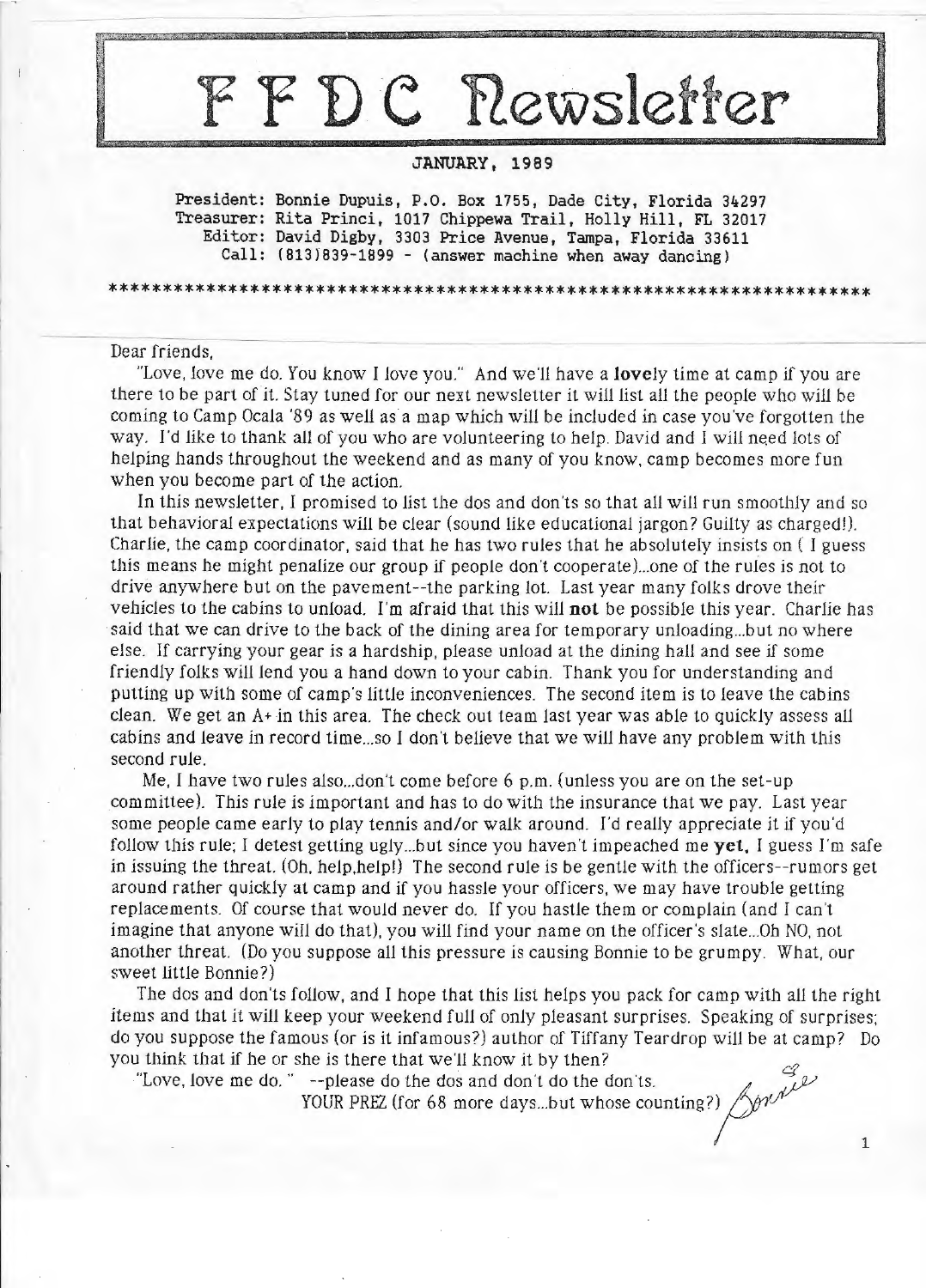## 37th ANNUAL KOLO FESTIVAL

You have to realize that I couldn't afford a trip to California just for this, but I had also delayed a visit to my family for far too long, both here and in Oregon. You can jolly well bet, however, that Nancy's question, and the registration form she sent, inspired the Nancy 5 gacseron, and the registration form she sent, inspired the<br>timing of my visit, what with my pleasant memories of the previous Kolo Festival I attended in 1970, the list of familiar people teaching this year, and the fact that this event was held in the exact same building in which I first learned to folk dance, when I was a student at Berkeley, forty years ago,!

The major teachers included Atanas Kolarovski and Dick Crum, well remembered by many avid Florida dancers, as well as Barry Glass and John Pappas, whose names are just as familiar, even if we haven't yet lured them to Florida Camp. Slobodan Slovic reminded me of Atanas' first year of teaching in America, when he, too, spoke almost no English. Laurie Raz taught a couple of segments that I didn't manage to squeeze into my schedule, but she and Jerry were very much in evidence all weekend. Last, but not least, Sunni Bloland helped put the whole thing together, as the folkdance guru at UC Berkeley for lo, these many years (although that began quite some years after I left). We should definitely get her back to Florida Camp again!

With an attendance rumored to exceed 600, it is easy see how they could afford a half dozen or so live bands, three separate dance halls for teaching, as well as for the evening parties, plus full-time rooms for codening, as well as for the evening parties, prus full time fooms<br>for video viewing, costume & record vendors, and a cafe that sometimes featured live music and dancing, too.

But some things are the same everywhere. The Kolo Festival Committee is serving notice that they are close to "burnout", and want some "new blood" to start helping out, else there may be radical changes. Even YOU could help, all the way from Florida. Since many of you already know committee members Laurie and/or Jerry Raz, you might give them a call at  $(415)$  526-7757. (Don't you DARE work on it before you've "done your thing" for the Florida Camp, however!)

## NOT QUITE "OLD HOME WEEK", BUT CLOSE ENOUGH

Besides Nancy, Sunni, Atanas, Jerry, Laurie and Dick Crum, I ran into Karla Richner, formerly of Miami, who now resides in El Sobrante and loves the abundance of dance activities in the Bay Area. She saw my Balkan Festival "T" shirt, and THEN recognized me. We passed on a narrow pathway from one dance hall to another, but if she hadn't said something first, I might not have recognized her. Strange, it's only<br>been ten years or so since we last met! - David been ten years or so since we last met!

## \*\*\*\*\*\*\*\*\*\*\*\*\*\*\*\*\*\*\*\*\*\*\*\*\*\*\*\*\*\*\*\*\*\*\*\*\*\*\*\*\*\*\*\*\*\*\*\*\*\*\*\*\*\*\*\*\*\*\*\*\*\*\*\*\*\*\*\*\*\*

List of Members of Florida Folk Dance Council Paid through 1989:

Tom Bozigian, Emily Brozek, Emanuel Corwin, Frank Cross, David Digby, Kathy Dudek, Bonnie Dupuis, Millicent W. Goins, Sterling Green, Sue Harper, Nicolaas Helfrink, Joy Herndon, JoAnne Kordas, Steve Kotansky, Jenneine Lambert, David Leone, Milton Lewis, Betty Dowd Loor, Joy C. Mershimer, Marie Nelson, Barbara Nicholas, Maria Pasetti, Rita Princi, Mary Quayle, Lorrie Schumpf, Jack & Linda Seltzer, Robert Stone, Eveline Van Der Veer , Connie Walker, Joan Washington, Gladys & Fred Wiedorn, Dorothy Wolski, and Donna Young .

(For those folks who have just paid, this is your official notice of verification. Thanks again!)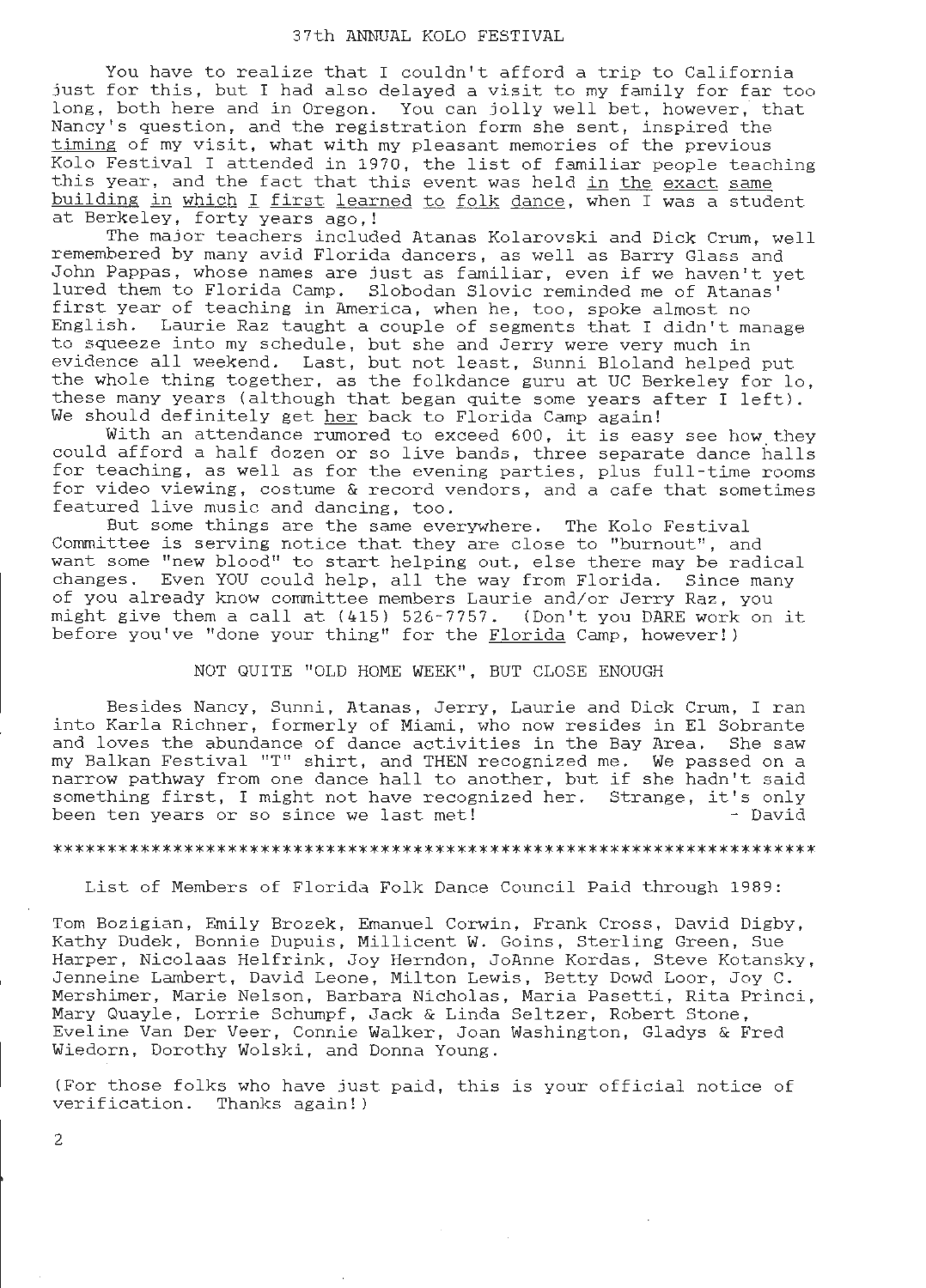## IN THE MAIL

As of the official deadline for this month, I had received just one event announcement and seven renewal checks in the mail, but NO ARTICLES, so anything you see is either LATE or made up "out of whole cloth", as they say. NOT A ONE of these has been addressed directly to California! The checks will be duly noted and sent on to the treasurer, of course. (Hopefully, none have been lost in forwarding)

Our other two officers, plus our recent FOLKFEST honcho, are to be commended as the only three persons who read about my trip and sent their offerings directly to California!

I have also received the usual sprinkling of newsletters returned for various reasons, including the very persistant ONE copy out of the THREE sent to Joyce Dewsbury each month. She assures me that the address is exactly correct, but this same event has occurred nearly every single month that I have been editor.

She usually seems to get two out of the three, so she must have at least two different mail-persons, ONE of whom is trying to "protect" her from this clearly subversive rag! (She might not have been able to keep up with the adventures of poor Ethyl Ann, if she weren't also the contact person for Gainesville.)

On the job hunting front, I have received two letters of the "tell us more" variety, plus many others saying "don't call us, we'll call you" (two of which also admit that the advertized vacancy has been filled). An even larger number have yet to be heard from.

I will be home again by January 10, 1989 . Please DO NOT send any February Newsletter contributions out West.

- David

#### \*\*\*\*\*\*\*\*\*\*\*\*\*\*\*\*\*\*\*\*\*\*\*\*\*\*\*\*\*\*\*\*\*\*\*\*\*\*\*\*\*\*\*\*\*\*\*\*\*\*\*\*\*\*\*\*\*\*\*\*\*\*\*\*\*\*\*\*\*\*

# NICOLAAS HILFERINK

Nico Hiferink is a Canadian citizen who was born and raised in Amsterdam, Holland, where he began training at the Scapino Dance Academy and at the folk dance house, Terpichore. Later he studied in New York City at the Julliard School and at the Rebekah Harkness Foundation.

Nico has danced in Dutch opera, comedy and television productions and was principal dancer with the Internationaal Folkloristisch Danstheater in Amsterdam for 9 years. While dancing with the I.F.D. he met Theodor Vasilescu, choreographer for Rapsodia Romana - Bucurest, and since 1964 has worked regularly with him, as well as conducting his own research in Romania. His work has always had the full support of the Romanian Ministry of Culture, and that of the Canada Council, which funded his study tour in 1981. Nico also danced with the National Ballet of Canada and Ballet Ys in Toronto.

In Ottawa, Nico created, directed and choreographed for the International Dance Ensemble and the International Dance Studio, where he also taught Ballet, Jazz and Character dancing. He has danced in, and choreographed, productions at the National Arts Centre in Ottawa, as well as several other dance groups in Canada and the U.S.

Nico has shared his wealth of knowledge at workshops and camps across America: Mid-America Folkdance Camp '84 and '88, Buffalo Balkan Dancers Labor Day Camp '85 and '88, Idyllwild, CA '86 and '87, Moshe Eskayo ' 86, Kolo Festival '86, Buffalo Gap Symposium '87, and Stockton Folkdance Camp ' 88.

3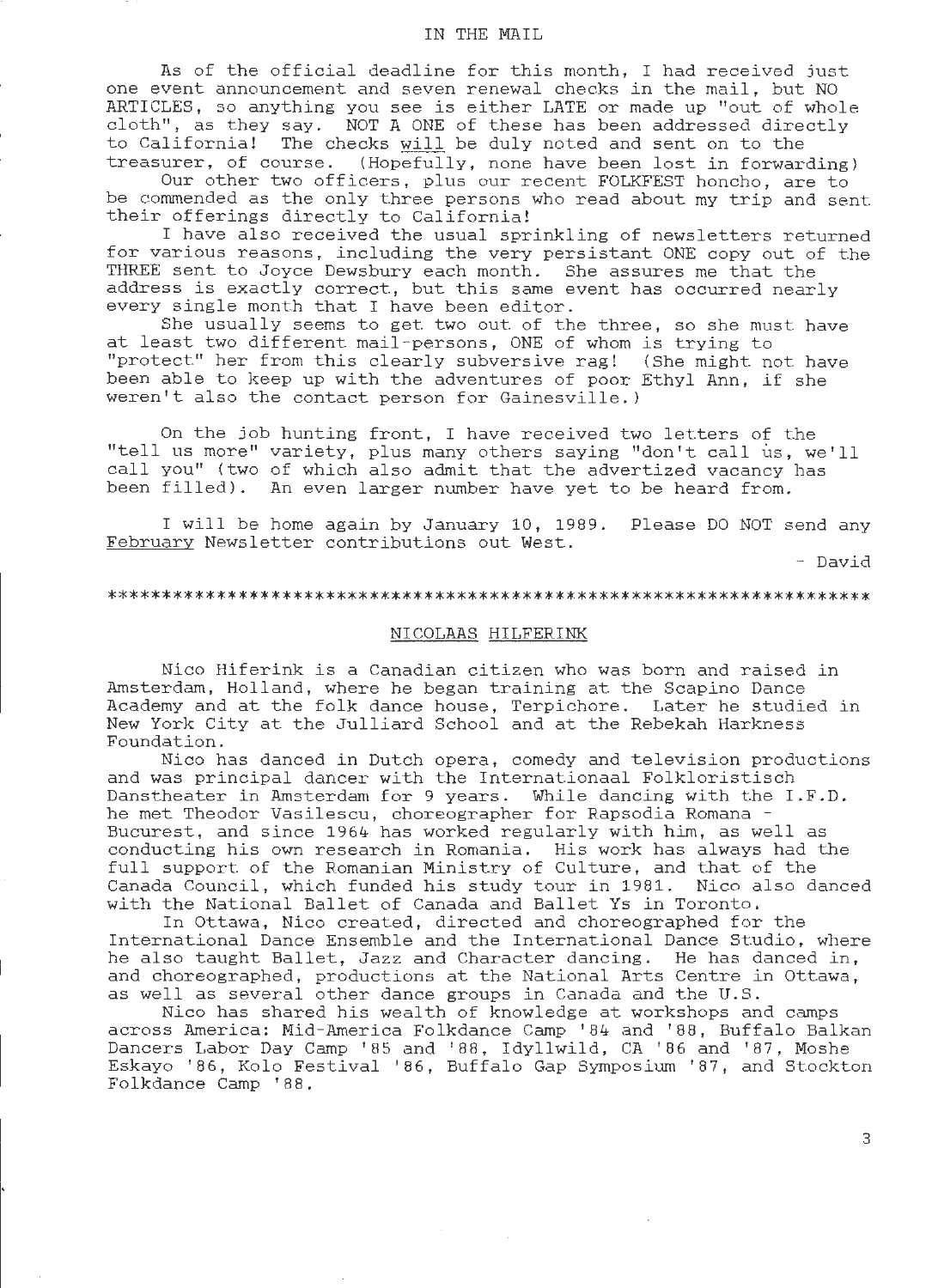Do come with a positive attitude Do decide to have a good time. Do eat dinner before arriving;

Friday night will be pot-Juck snacks. Do bring a scrumptous pot-luck snack. Do provide in-sight supervision for

minors at all times.

Do smile and have fun.

Do bring extra munchies if you are **a** finicky eater.

Do bring your favorite dance tapes. Do pitch *in* and help.

Do bring a bottle of wine for the

wine tasting or liqueur(if interested). Do bring exotic teas for the tea-tasting.

Do remember your **toiletries. towels.** 

**costumes. flashlight, dance shoes. pillow, blanket, sleeping bag, etc.** 

# Don't Don't Don't

Don't come before 6 p.m. Don't bring any pets. Don't bring any fire arms. Don't bring drugs (alcohol in moderation is acceptable) Don't use the water-front equipment unless a certified red cross person *is* in charge. Don't smoke in any of the buildings. Don't ask the instructors for private lessons; all information they provide should be available to all dancers. Don·t drive off paved parking areas. Don't go into the kitchen without per mission. Don't eat in the cabins. Don't walk outside without shoes.

Do bring tennis equipment if you desire to play. Please, pretty please. Do bring an item for the auction...let's aim for quality rather than closet cleaning.

Do remember your map.

Do remember your folkdance etiquette.

Do bring coats or bathing suits as the weather dictates.

Do bring musical instruments if you'd like to join in the live music bash.

Do bring anything that you think would help us decorate a little .. Jet's hear it for atmosphere.

Do say thanks to the kitchen and camp staff.<br>Do leave cabins clean  $\sqrt{2}$ 

Do leave cabins clean<br>Do run for one of the FFDC offices..... WE NEED YOU.  $64444$ 

Upon arrival. report to the dining hall to pick up your registration packet and cabin assignments. Cabins have heat, air, and toilet and showers within them; usually these things work well. In making cabin assignments, I have, when possible tried to honor requests for particular roommates and/or special arrangements. If something is not to your liking ... be gentle about the way you ask for a change. I will do the best that I can to accomodate your needs. If you arrive Friday after dancing stops (usually between 11 and 12), I will post remaining cabin assignments on the gym door and you can pick up your packets in the morning. If you need motel-type accomodations, I will list three nearby (25 to 40 miles) motels. I personally haven 't stayed at any of them, but they are listed in my AAA book. (In Silver Springs, Best Western 904-236-2891; Spring Side Motel, 904-236-2788; Scottish Inn, 904 -236-2383). There is a motel in Eustis and I believe one in Umatilla... telephone information could help you with these places if you are interested. You need to know that the price of camp will remain the same. This may be an issue that we can discuss at our Sunday meeting. Thanks for being understanding and flexible. For those of you who do camp in the cabins...let the spirit of adventure live on! (We have to have some gossip for the newsletter, right?)

Finally, Jet's do special evening meals with table decorations. Many people expressed their pleasure at the extra touch last year. Bring what you can to decorate a table. Round tables are . 60" in diameter and rectangular tables are 30" by 96". You can add to the magic of camp.  $\beta e^{\gamma A}$ 

If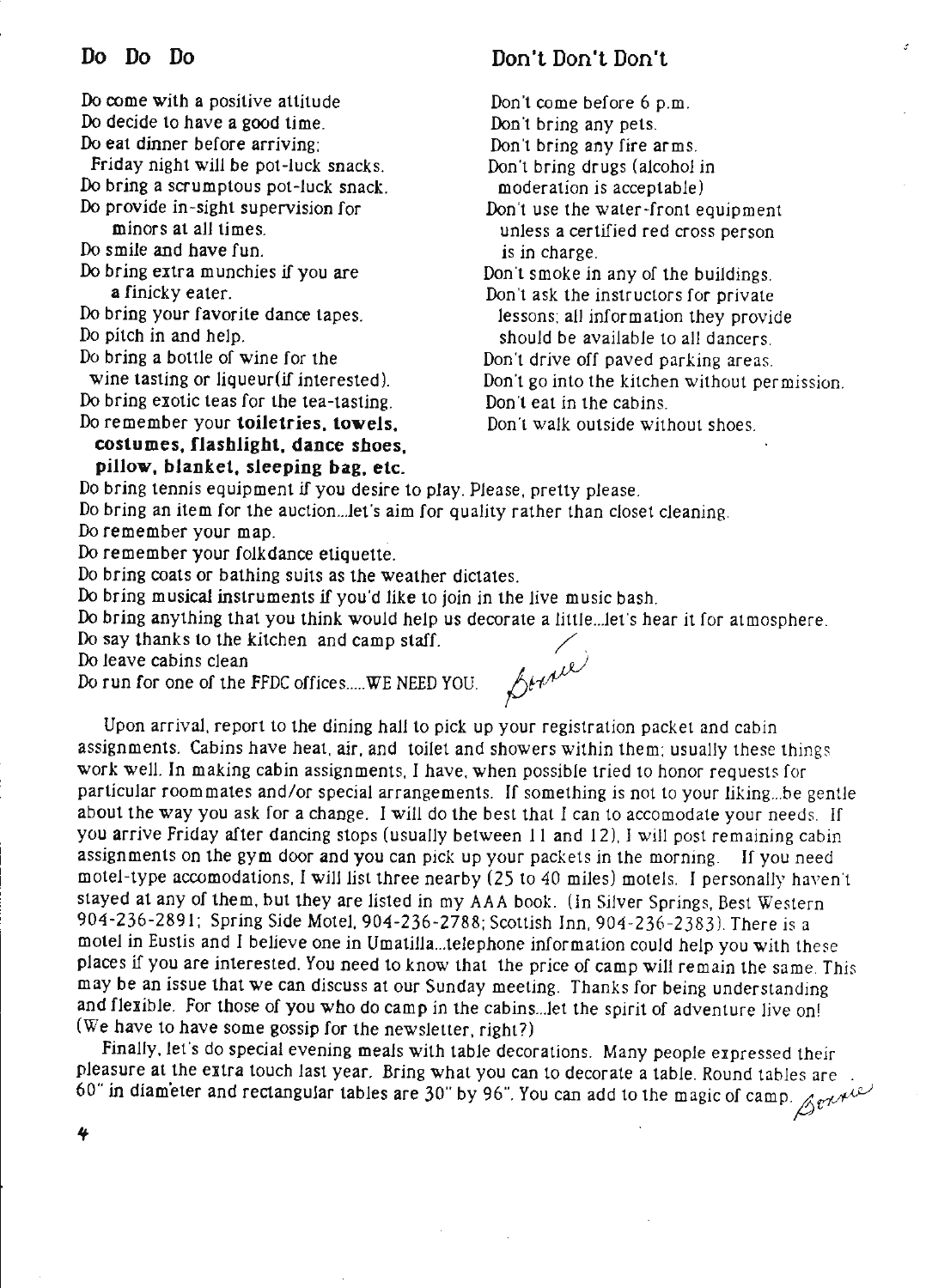## "SPECIAL EVENT" ANNOUNCEMENTS

January 8 - St Petersburg - CONTRA BALL - 2 PM, Palm Lake Rec Hall, 5401 22nd Ave N, St Pete. David Frankenfield, (813) 544-3280.

January 10 - Editor is home again to receive your submissions

January 15 - DEADLINE for February issue. CAMP IS COMING!

January 21 - Gainesville, Oldetime Dance - 8 pm, (Teaching at 7:30) \$3. Northeast Rec Center, 516 NE 2nd Ave. (904) 495-2243

January 28-29 - Eugene, OR - Veselo Festival, Nicolaas Hilfrink - \$17. Les & Linda Berg, (503) 726-7548, or Tom Johnson, (503) 686-2708.

February 17-20, 1989 - FLORIDA FOLK DANCE CAMP at Camp Ocala, starring Steve Kotansky (Greek, Hungarian) & Nicolaas Helfrink (Roumanian)

February  $17 - 19$  - the annual St Petersburg International Folk Faire June 9-11 - Vancouver, BC, Bulgarian Festival, Yves Moreau & Steve

Kotansky. Vanc. IFD, PO Box 2452, Vancouver, BC, Canada V6B 3W7 June 16-17 - Salt Lake City - Utah-Slavia! '89 - Polka under the stars

 $c$ /o Zivio, PO Box 624, SLC UT 84110-0624. Craig, (801) 596-1957. June 17-July 11 - Turkey Tour w/ Dancing Group: \$285 deposit by Jan 5.

ARKADAS, 132 Viola Ave, San Jose, CA 95110. Leman, (408) 947-1657.

June 21-July 10 - Yugoslavia Tour with the Babiaks (813) 966-1847

July 14-21 - Mendocino, CA - Hungarian Retreat @ Mendocino Woodlands. For information, write: Baratsag, PO Box 3193, Oakland, CA 94609. July 15-22 - Seven day Folk Dance Cruise on the St Lawrence Seaway July 23-29 or July 30-Aug 5 - Stockton Folk Dance Camp **w/** 10 teachers! Bruce Mitchell, University of the Pacific, Stockton, CA 95211. July 30-Aug 13 - Fourteen day Alaska Folk Dance Cruise

(both via Melvin Mann, (415) 526-4033

\*\*\*\*\*\*\*\*\*\*\*\*\*\*\*\*\*\*\*\*\*\*\*\*\*\*\*\*\*\*\*\*\*\*\*\*\*\*\*\*\*\*\*\*\*\*\*\*\*\*\*\*\*\*\*\*\*\*\*\*\*\*\*\*\*\*\*\*\*\*

STILL WORKING ON AN AGENDA FOR THE 'CAMP MEETING'

Andy has asked for our ideas about future Folk Fests, and Bonnie has asked us to help find new places to hold camp. Both of these requests are on behalf of persons, as yet unkown, who agree to take these responsibilities. The more YOU contribute in this way, the more likely we are to find eager volunteers for these posts. (Or, to put it negatively, the LESS likely we are to "buttonhole" YOU to take one of these j obs! )

Please think ahead, so we can get more done in less time at our one " official" annual meeting. Feel free to make other suggestions of plans, problems or whatever, that would also benefit from advance exposure and discuss ion before the meeting? Please send all such stuff to me (in FLORIDA) in time for the January 15 deadline.

In the meantime, get busy and send in your money for membership renewal and camp. If you renew *in* time for camp, YOUR name will appear in the next membership roster, to be published in the March appear in the next membership roster, to be published in the march<br>issue. Then you can look up all those new friends you are going to issue. Then you can flock up all those new filends you are going to<br>make at camp! - David

To Be Or Not To Be

That Is The Question.

At Camp The Answer Is  $\sqrt{\text{BS}}$ .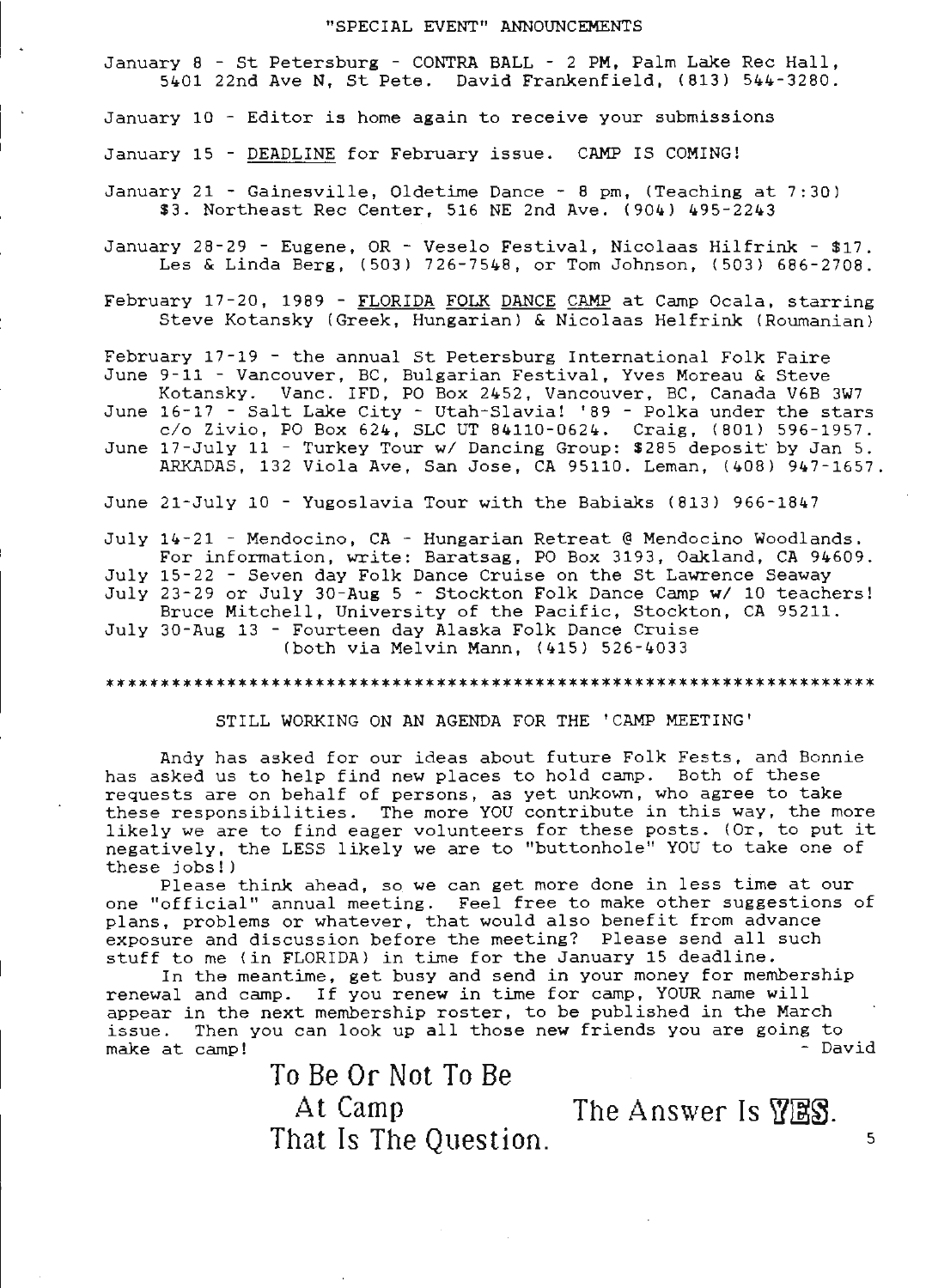## FOLKFEST POST-MORTEM

We made a very slight profit on the event. I am still working on mileage checks for the travelling performers.

# CONSIDERATIONS FOR FUTURE FOLKFESTS

There are a number of different ways to plan a performance. One way is to put on an event at a place where there will already be an audience, such as Boardwalk & Baseball, and have people wandering in and out during the show. With that type of set-up, a performance could last all day and each group would have lots of time to perform, however you never have the full attention of the audience.

Another way is to do what we did in Tampa, with a 'sit-down' Common thinking is that such a show should not last much more than two hours. This presents another problem - groups must travel a long way to spend very few minutes on stage. This was a problem that produced a number of cancellations.

Lastly, I believe that we need to reserve time for our core groups - as opposed to those peripheral groups having only one or two FFDC members - for a few months, perhaps, before filling up the program with "outside" offerings. (But how do we determine which are "core" groups?)

Questions to think about:

- 1) Sit-down or Walk-through?
- 2) Regional or one fest? (You didn't explain this one, Andy)
- 3) Should the performance end the weekend as the highlight, or should we get it over with and then party?
- 4) If we are only going to perform for a few minutes, should we add workshops to make the drive more<br>worthwhile? If so, should they be in-house or If so, should they be in-house or should we hire an outside teacher?

Some consensus on these questions may save next years chairperson sime consensus on these questions may save heat years chall person<br>a lot of researching. - Andy Pollock

### \*\*\*\*\*\*\*\*\*\*\*\*\*\*\*\*\*\*\*\*\*\*\*\*\*\*\*\*\*\*\*\*\*\*\*\*\*\*\*\*\*\*\*\*\*\*\*\*\*\*\*\*\*\*\*\*\*\*\*\*\*\*\*\*\*\*\*\*\*\*

## COLORFUL ETHNIC NORTH POLEMICS

It was just another balmy day at the dance club, but some of the folks had an interesting experience recently, while waiting for the Elves' Workshop Tour to get started. A group of tourists must have been suffering from "white blindness", madness or something like that, because they sure were confused. It seems they thought it was Spring, mistook the North POLE for a May POLE, and started dancing around it!

We think they might have been some of your Florida dancers playing "hooky" up here this month, because they sounded like they thought they were at the beach, and the patterns they were dancing seemed awfully familiar. They might have been **"New** Israeli Dances", but we're not too sure because, as you MUST already know, our group specializes in POLEish dances.

our roving reporter tried to get an interview, but their leader refused to **give** her name. Her bag was initialed "TT", however, and we spied name tags on some of the others, including Miriam Mayim, Vivian Vlasko and Norbert Noodlenodder. Let us know if these sound familiar.

This report may be just a little POLE-itical for your newsletter, but, since the POLE tax was repealed a long time ago, we thought we'd run it up the flag-POLE, and see if anyone salutes!

Yours POLE-itely,

- Randolph, the Rude-Nosed POLE-Cat

6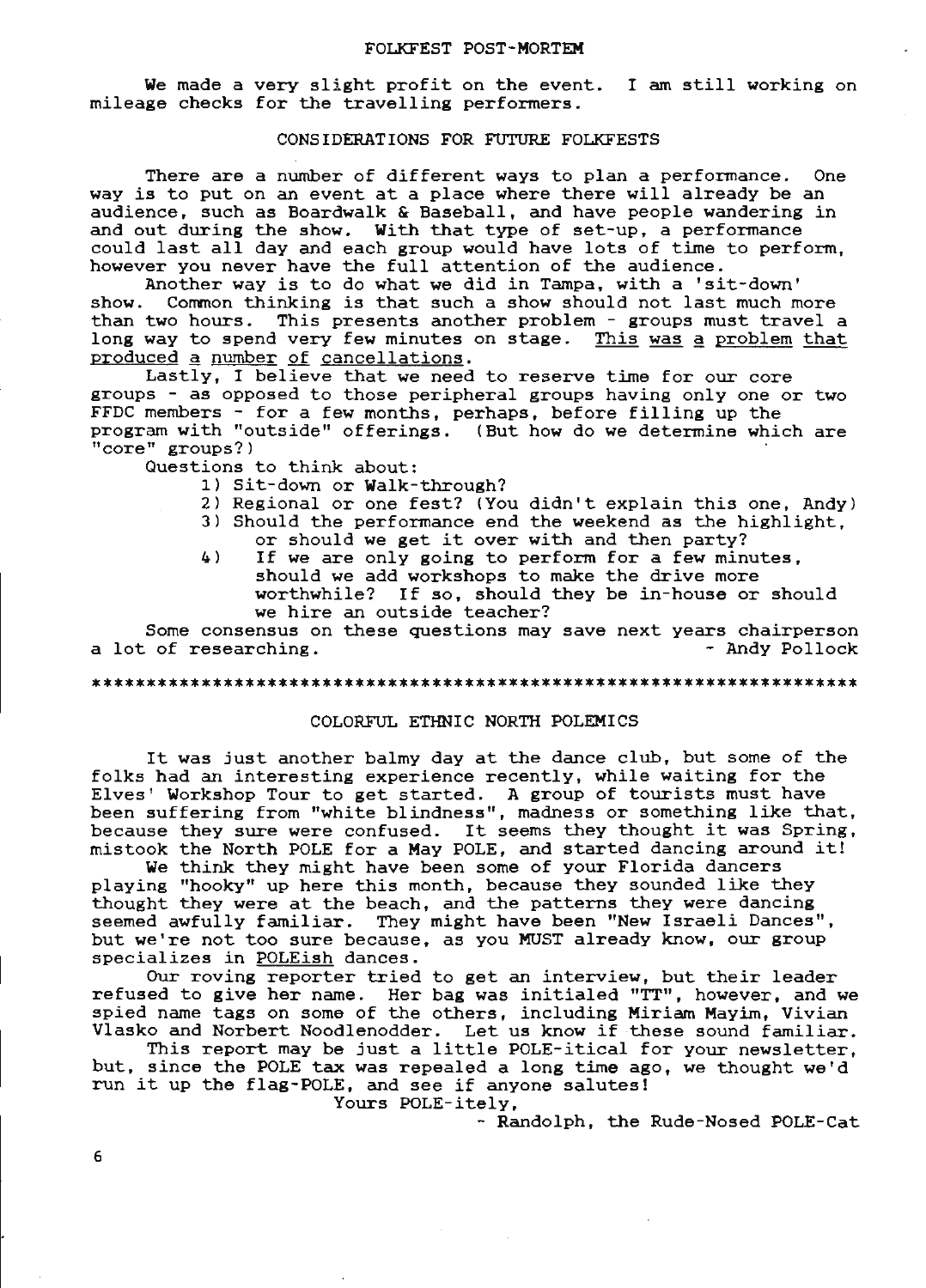| 1989 florida folk Dance Council Camp Ocala                                                                                                                                                                                                                                                                                                                                                                                                                                                      |                     |                                            |          |
|-------------------------------------------------------------------------------------------------------------------------------------------------------------------------------------------------------------------------------------------------------------------------------------------------------------------------------------------------------------------------------------------------------------------------------------------------------------------------------------------------|---------------------|--------------------------------------------|----------|
| Steve Kotansky                                                                                                                                                                                                                                                                                                                                                                                                                                                                                  | presenting<br>and   | Ricolaas Dilferink                         |          |
| february 17, 18, 19 & 20, 1989                                                                                                                                                                                                                                                                                                                                                                                                                                                                  |                     |                                            |          |
| Registration: Fill out this form and return it (postmarked) by January 3, 1989 (According to Camp Ocala s<br>new guidelines, we must guarantee the number of folkdancers who will be attending camp. Yup, this<br>means NO REFUNDS after jan. 2.) I will call in <i>late</i> registrations on jan. 20.<br>Mail to Bonnie Dupuis, P.O. Box 1755, Dade City, Florida 34297<br>Your confirmation will appear in the Feb. Newsletter along with a map and other important information.<br>$Name \_$ |                     | Fees: Circle the ones that are appropriate |          |
|                                                                                                                                                                                                                                                                                                                                                                                                                                                                                                 |                     | The Total Experience                       |          |
|                                                                                                                                                                                                                                                                                                                                                                                                                                                                                                 |                     | Fri. eve to Mon. 5 p.m.                    | \$115.00 |
|                                                                                                                                                                                                                                                                                                                                                                                                                                                                                                 |                     |                                            |          |
|                                                                                                                                                                                                                                                                                                                                                                                                                                                                                                 |                     | Nearly Nirvana                             |          |
|                                                                                                                                                                                                                                                                                                                                                                                                                                                                                                 |                     | Fri. eve to Sun.                           |          |
|                                                                                                                                                                                                                                                                                                                                                                                                                                                                                                 |                     | (no overnite Sun.)                         | 105.00   |
| Print; this info. will be used for our directory.                                                                                                                                                                                                                                                                                                                                                                                                                                               |                     |                                            |          |
| <u>. Check here if its okay to list your phone <math>\pi</math></u>                                                                                                                                                                                                                                                                                                                                                                                                                             |                     | Savory Sampling                            |          |
|                                                                                                                                                                                                                                                                                                                                                                                                                                                                                                 |                     | Sat. only                                  | 45.00    |
|                                                                                                                                                                                                                                                                                                                                                                                                                                                                                                 |                     | (no overnite)                              |          |
|                                                                                                                                                                                                                                                                                                                                                                                                                                                                                                 | Roommate preference | Sun only                                   | 45.00    |
|                                                                                                                                                                                                                                                                                                                                                                                                                                                                                                 |                     | (no overnite)                              |          |
|                                                                                                                                                                                                                                                                                                                                                                                                                                                                                                 |                     |                                            |          |
| Encourage your friends to submit their fees at                                                                                                                                                                                                                                                                                                                                                                                                                                                  |                     | Just a Taste                               | 5.00     |
| the same time so housing assignments will be                                                                                                                                                                                                                                                                                                                                                                                                                                                    |                     | Fri. Eve party only                        |          |
| possible: I will not be able to promise to hold                                                                                                                                                                                                                                                                                                                                                                                                                                                 |                     | Non-dancer                                 |          |
| space for peopleso register early and when                                                                                                                                                                                                                                                                                                                                                                                                                                                      |                     | Total Camp                                 | 85.00    |
| possible with your roomies.                                                                                                                                                                                                                                                                                                                                                                                                                                                                     |                     | Thru Sun.                                  | 75.00    |
|                                                                                                                                                                                                                                                                                                                                                                                                                                                                                                 |                     |                                            | 35.00    |
| Check here if you wish vegetarian meals<br>(no red meat).                                                                                                                                                                                                                                                                                                                                                                                                                                       |                     | One Day Only                               |          |
|                                                                                                                                                                                                                                                                                                                                                                                                                                                                                                 |                     | Late Registration                          |          |
|                                                                                                                                                                                                                                                                                                                                                                                                                                                                                                 |                     | (after Jan. 3 postmark)                    | 135.00   |
| Camp T-Shirt Size Sm M Lg.                                                                                                                                                                                                                                                                                                                                                                                                                                                                      | XL                  |                                            |          |
| "Shut up and Dance"                                                                                                                                                                                                                                                                                                                                                                                                                                                                             |                     | $T$ -Shirts $(S 6.00$ each)                |          |
| Purple<br>or __ Lavendar                                                                                                                                                                                                                                                                                                                                                                                                                                                                        |                     | Renewed membership                         |          |
|                                                                                                                                                                                                                                                                                                                                                                                                                                                                                                 |                     | $(58.00$ each)                             |          |
| I'd love to volunteer to _____________                                                                                                                                                                                                                                                                                                                                                                                                                                                          |                     |                                            |          |
|                                                                                                                                                                                                                                                                                                                                                                                                                                                                                                 |                     | Total Amount Enclosed                      |          |
|                                                                                                                                                                                                                                                                                                                                                                                                                                                                                                 |                     |                                            |          |
|                                                                                                                                                                                                                                                                                                                                                                                                                                                                                                 |                     |                                            |          |

 $\boldsymbol{\beta}$ 

i.